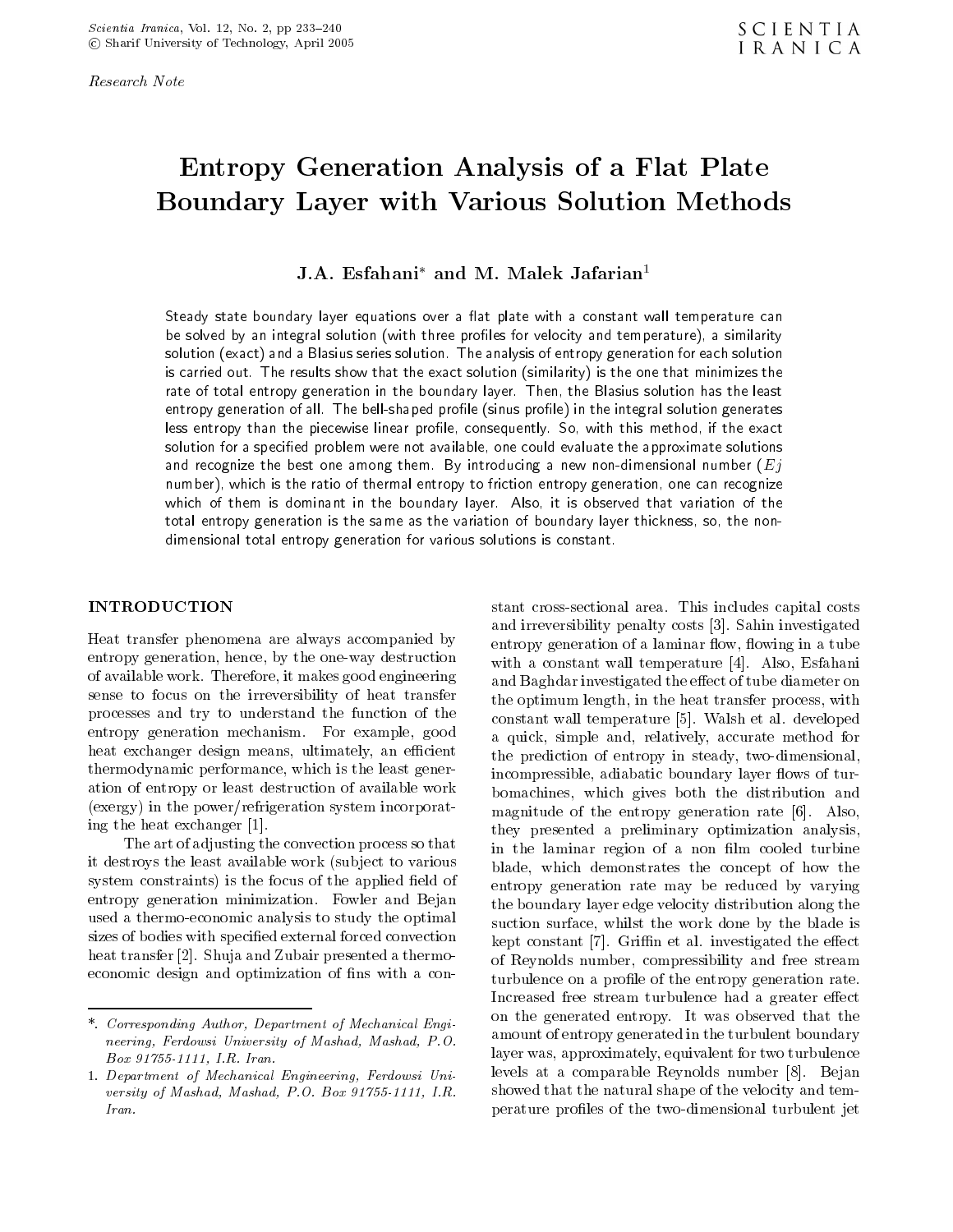is the one that minimizes the total entropy generation rate [9].

In the present work, the objective is to draw attention to the natural shape of velocity and temperature profiles, which minimize the total entropy generation rate. Hence, boundary layer equations over a flat plate with constant wall temperature were solved by an integral solution (with three profiles for velocity and temperature), a Blasius series solution and a similarity solution (exact solution). Then, the rate of entropy generation for each solution is calculated. The results show that the exact velocity and temperature profile (similarity solution) is the one that minimizes the rate of total entropy generation The bell-shaped proles (sinus profile) in the integral solution generates less entropy than the piecewise linear profile, consequently, being closer to the natural shape of the velocity and thermal profiles. So, with this method, if the exact solution for a specified problem were not available, one could evaluate the approximate solutions and recognize the best one among them

## GOVERNING EQUATIONS

Consider the flow over a horizontal flat plate  $(Figure 1)$ . The governing equations of this physical problem are the steady state boundary layer equations

$$
\frac{\partial u}{\partial x} + \frac{\partial v}{\partial y} = 0, \tag{1}
$$

$$
u\frac{\partial u}{\partial x} + v\frac{\partial u}{\partial y} = \nu \frac{\partial^2 u}{\partial y^2},\tag{2}
$$

$$
u\frac{\partial T}{\partial x} + v\frac{\partial T}{\partial y} = \alpha \frac{\partial^2 T}{\partial y^2},\tag{3}
$$

where the velocity changes from  $u = 0$  to  $u = U_{\infty}$ and the temperature changes from  $T = T_w$  to  $T =$  $T_{\infty}$  in a space situated relatively close to the solid wall in the solving  $\mathcal{I}$  is the various methods for solving  $\mathcal{I}$  is the solving of solving  $\mathcal{I}$ boundary layer equations. Here, integral, Blasius and similarity solution methods are investigated. In the next section, these methods are briefly reviewed.



Figure - Velocity temperature and entropy generation boundary layer along a flat plate parallel to a uniform stream.

## SOLUTION METHODS

#### Similarity Solution

 In this method by introducing the similarity solution parameter the streamline function and the dimensionless similarity temperature profile as  $[10]$ :

$$
\eta = y\sqrt{\frac{U_{\infty}}{\nu x}},\tag{4}
$$

$$
\psi = \sqrt{U_{\infty} \nu x} F(\eta),\tag{5}
$$

$$
\frac{T_w - T}{T_w - T_\infty} = G(\eta),\tag{6}
$$

the similarity form of the boundary layer momentum and energy equations are obtained as

$$
F''' + \frac{1}{2}FF'' = 0,\t\t(7)
$$

$$
\frac{1}{\Pr}G'' + \frac{1}{2}FG' = 0,\t\t(8)
$$

with the following boundary conditions:

$$
\begin{cases}\nG = F = F' = 0 & \text{at } \eta = 0 \\
G, F' \to 1 & \text{as } \eta \to \infty.\n\end{cases}
$$
\n(9)

# Blasius Series Solution

The solution of Equation 7 is obtained by Blasius, which satisfies the boundary conditions by the method of matched asymptotic expansions  $\mathbb{R}^n$  . The contract of all  $\mathbb{R}^n$  as a symptotic expansions of all  $\mathbb{R}^n$ make use of a modal series with the aid of the following dimensionless parameters paraquite

$$
\frac{u}{U_{\infty}} = f'(\eta), \qquad \frac{T_w - T}{T_w - T_{\infty}} = g(\eta), \tag{10}
$$

where the closed form of  $f(\eta)$  is defined as:

$$
f(\eta) = \sum_{n=0}^{\infty} B_n \alpha^{n+1} \eta^{3n+2},
$$
 (11)

is as the same as Equation and

$$
B_n = \frac{-1}{2(3n)(3n+1)(3n+2)} \sum_{k=0}^{n-1} (3k+1)(3k+2) B_k B_{n-k-1}.
$$
\n(12)

By replacing  $f(\eta)$  into Equation 8 and integration,  $g(\eta)$ and *q* (*n*) are obtained as:

$$
g'(\eta) = \operatorname{Exp}\left(-\frac{1}{2}\operatorname{pr}\sum_{n=0}^{\infty}\frac{B_n\alpha^{n+1}}{3n+3}\eta^{3n+3} - 1.22\right),
$$
  

$$
g(\eta) = \int_0^{\infty} g'(\eta)d\eta.
$$
 (13)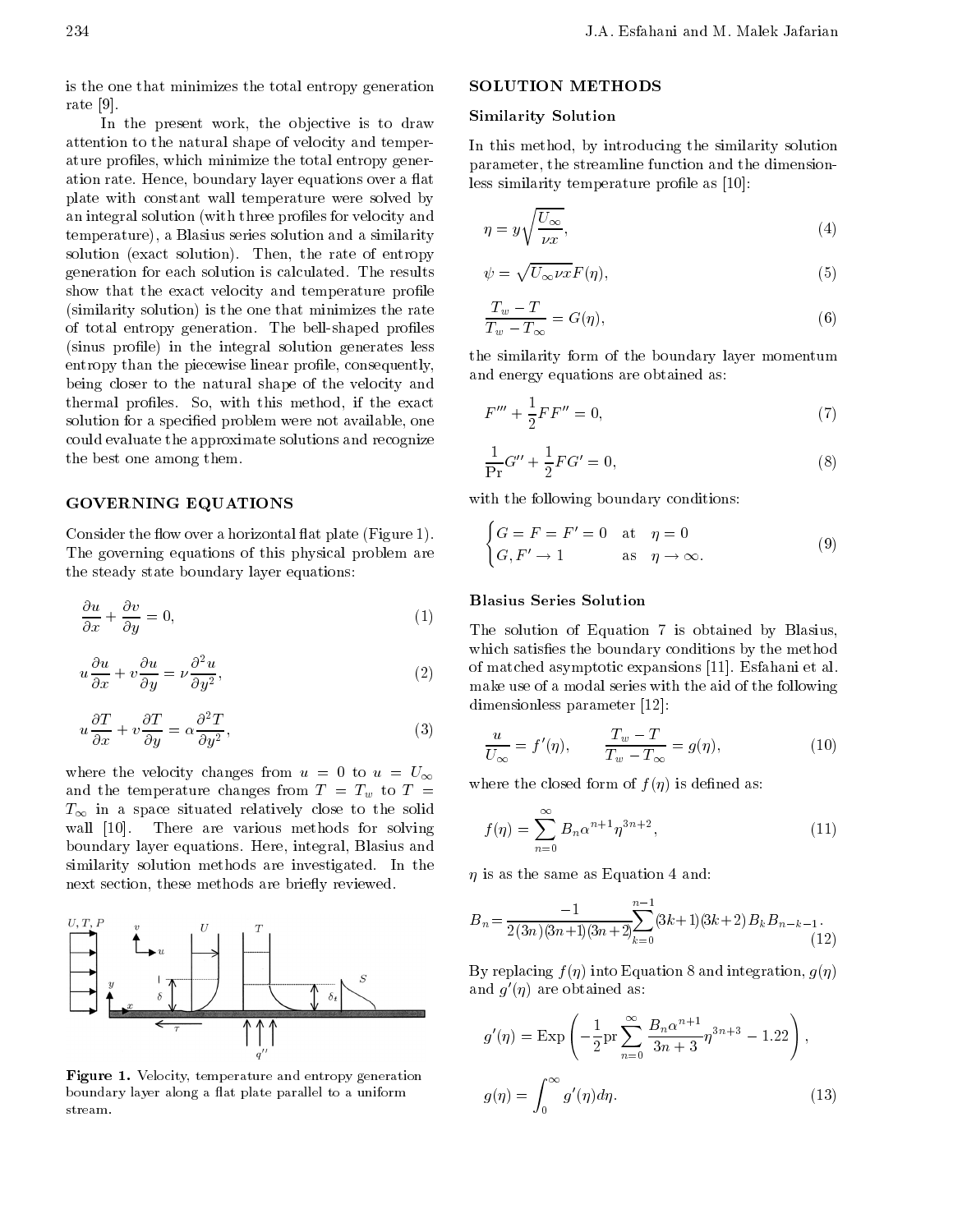### Integral Solution

Integrating the conservative form of the boundary layer equations from  $y = 0$  to  $y = 1$  = max $(v, v)$  and  $v$   $\sum_{n=0}^{\infty}$ substituting boundary conditions, yields the integral boundary layer equations in the contract of the contract of the contract of the contract of the contract of th shape of the longitudinal velocity and temperature profiles are described by:

$$
\begin{cases} \frac{u}{U_{\infty}} = f(\xi) & 1 \leq \xi \leq 1 \\ \frac{u}{U_{\infty}} = 1 & 1 \leq \xi \end{cases}
$$
\n(14)  $\frac{e}{d}$ 

$$
\begin{cases} \frac{T_w - T}{T_w - T_{\infty}} = f(\zeta) & 0 \le \zeta \le 1\\ \frac{T_w - T}{T_w - T_{\infty}} = 1 & 1 \le \zeta \end{cases},
$$
\n(15) **E**

f is an unspecied prole shape function that varies from 0 to 1 and  $\xi = \frac{2}{5}, \zeta = \frac{2}{5}$ , where 0 and  $\delta_T$  are di  $T$  to the state of the state of the state of the state of the state of the state of the state of the state of the state of the state of the state of the state of the state of the state of the state of the state of the st the velocity and thermal boundary layer thicknesses Substituting these definitions into an integral boundary layer equation for momentum yields

$$
\frac{\delta}{x} = a_1 \text{Re}_x^{-1/2}.
$$
\n(16)

The numerical coefficient,  $a_1$ , depends on the particular  $g_{\mu\nu}$  and  $g_{\mu\nu}$  for the proles shape function,  $f_{\mu\nu}$  from Assuming that

$$
\frac{\delta_T}{\delta} = \Delta,\tag{17}
$$

where  $\Delta$  is a function of the Prandtl number only and  $\mathcal{L}$  is given by Equation on the density of the density of the density of  $\mathcal{L}$ and  $\delta_T \leq \delta$  (Pr > 1) and substitution into the integral form of the energy equation one can determine T  $\mathbf{A}$  as summed the simplest temperature promise  $\mathbf{A}$ one has:

$$
\Delta = \Pr^{-1/3}.\tag{18}
$$

other choices of process shape f (A) change the change the change the shape f proportionality factor in Equation 18 only percentage points. The results for other profile shapes,  $f(\xi)$  and  $f$  ,  $f$  are the boundary  $f$  at  $f$  and  $f$  at  $f$  and  $f$  at  $f$  and  $f$  are  $f$  and  $f$  and  $f$  and  $f$  and  $f$  and  $f$  and  $f$  and  $f$  and  $f$  and  $f$  and  $f$  and  $f$  and  $f$  and  $f$  and  $f$  and  $f$  and  $f$  and  $f$  a

Table 1 shows that the boundary layer thickness is varied with various profile shapes. It is observed that there is a wide difference between the results. The proper velocity and temperature profiles could be the ones that minimize the total entropy generation rate of a flat plate boundary layer. Thus, by calculation of the total entropy generation for various solutions, the more accurate solution and natural shape of profiles can be recognized. In the next section, the methods of entropy generation calculation for various solutions are discussed

## ENTROPY GENERATION

It is easy to show that the rate of a one-way destruction of a one-way destruction of a one-way destruction of of useful work in an engineering system Wlost is directly proportional to the rate of entropy generation:

$$
W_{\text{lost}} = T_i S_{\text{gen}},\tag{19}
$$

where  $T_i$  is the absolute temperature of the ambient  $\mathbf{r}$  and  $\mathbf{r}$  are  $\mathbf{r}$  and  $\mathbf{r}$  are  $\mathbf{r}$  and  $\mathbf{r}$  and  $\mathbf{r}$  and  $\mathbf{r}$ trol volume at an arbitrary point in a two-dimensional convection flow field and applying the second law of thermodynamics, the mix entropy generation per unit time and per unit volume  $(\mathcal{D}_{gen})$  is [10].

$$
S_{\text{gen}}^{\prime\prime\prime} = \frac{k}{T^2} \left[ \left( \frac{\partial T}{\partial x} \right)^2 + \left( \frac{\partial T}{\partial y} \right)^2 \right] + \frac{\mu}{T} \left\{ 2 \left[ \left( \frac{\partial u}{\partial x} \right)^2 + \left( \frac{\partial v}{\partial y} \right)^2 \right] + \left( \frac{\partial u}{\partial y} + \frac{\partial v}{\partial x} \right)^2 \right\},\tag{20}
$$

where  $k$  and  $\mu$  are the conductivity and viscosity of the fluid.  $T$  represents the absolute temperature of the point where  $S_{\text{gen}}$  is being evaluated. Equation 20 illustrates the cooperation between viscous dissipation and imperfect thermal contact in the generation of entropy via convective heat transfer. The entropy generation (Equation 20) can be simplified by scale

Table - The impact of promise shape on various solutions of the laminar boundary layer including friction and h  $transfer.$ 

| <b>Profile Shapes</b><br>$f(\xi)$ or $f(\zeta)$ |      | $a_1 = \frac{\delta}{x} \text{Re}_x^{1/2}$ $a_2 = \frac{\delta_T}{x} \text{Re}_x^{1/2} \text{Pr}^{1/3}$ | $\Delta \mathrm{Pr}^{1/3}$ |
|-------------------------------------------------|------|---------------------------------------------------------------------------------------------------------|----------------------------|
| $f=\xi$                                         | 3.46 | 3.46                                                                                                    | 1.000                      |
| $f = \frac{\xi}{2}(3 - \xi^2)$                  | 4.64 | 4.53                                                                                                    | 0.976                      |
| $f = \sin\left(\frac{\pi}{2}\xi\right)$         | 4.80 | 4.65                                                                                                    | 0.968                      |
| <b>Blasius Solution (18 Terms)</b>              | 4.90 | 6.10                                                                                                    | 1.244                      |
| <b>Similarity Solution</b>                      | 5.00 | 5.60                                                                                                    | 1.120                      |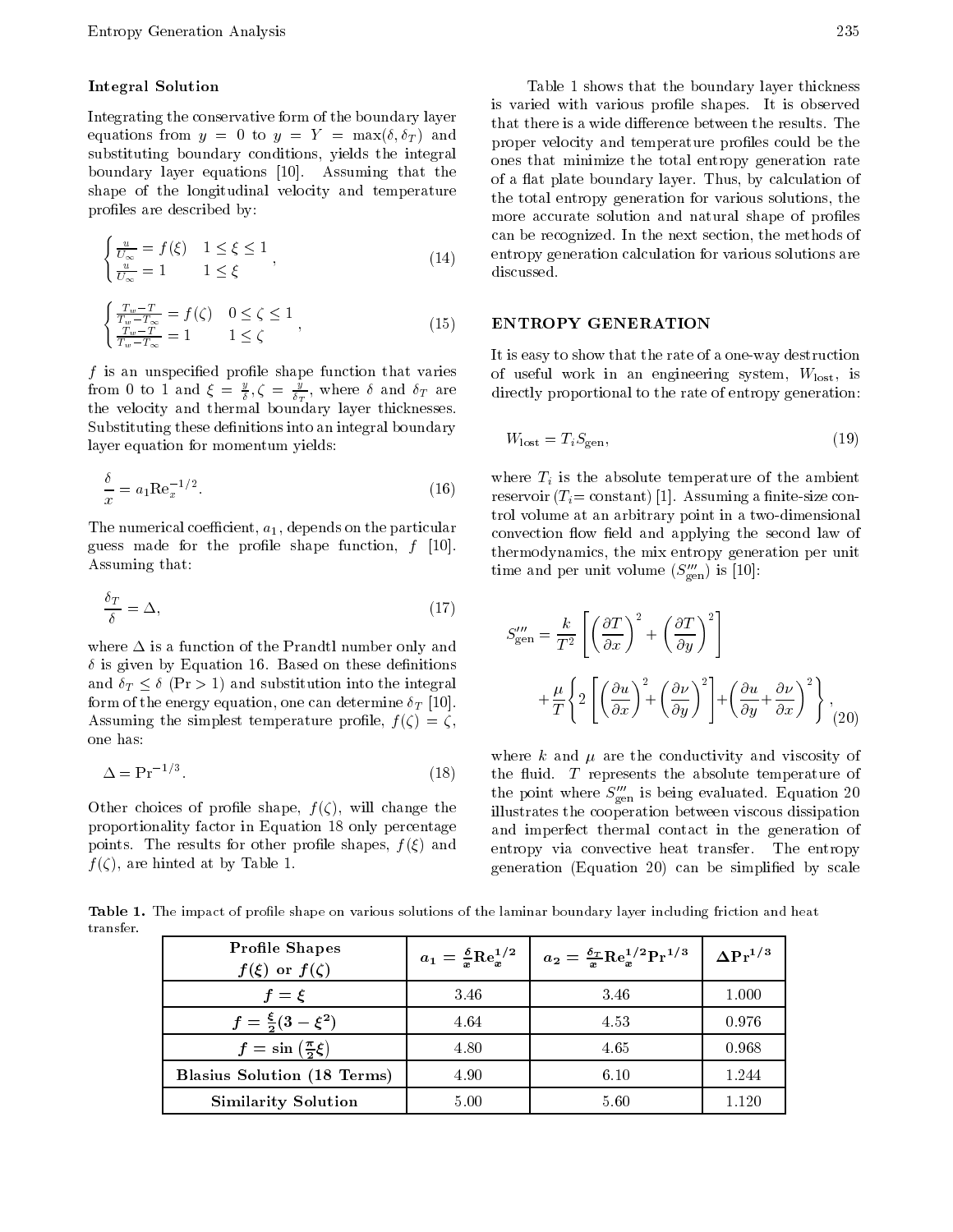analysis for flow over a flat plate with length  $L$ :

$$
\frac{\partial T}{\partial x} \approx \frac{\Delta T}{L}, \quad \frac{\partial T}{\partial y} \approx \frac{\Delta T}{\delta_T} \quad \rightarrow \quad \frac{\partial T}{\partial x} \langle \langle \frac{\partial T}{\partial y}, \frac{\partial T}{\partial x} \rangle \rangle
$$

$$
\frac{\partial \nu}{\partial x} \approx \frac{U_{\infty} \delta}{L^2}, \quad \frac{\partial u}{\partial y} \approx \frac{U_{\infty}}{\delta} \quad \rightarrow \quad \frac{\partial \nu}{\partial x} \langle \langle \frac{\partial u}{\partial y}, \frac{\partial u}{\partial x} \rangle \rangle
$$

$$
\frac{\partial u}{\partial x} \approx \frac{U_{\infty}}{L}, \quad \frac{\partial u}{\partial y} \approx \frac{U_{\infty}}{\delta} \quad \rightarrow \quad \frac{\partial u}{\partial x} \langle \langle \frac{\partial u}{\partial y}, \frac{\partial u}{\partial y} \rangle \tag{21}
$$

where  $\Delta T = T_w - T_{\infty}$  is the scale of temperature variation in the region  $\delta_T \times L$ . Thus, entropy generation can be simplified as:

$$
S_{\text{gen}}''' = \frac{k}{T^2} \left(\frac{\partial T}{\partial y}\right)^2 + \frac{\mu}{T} \left(\frac{\partial u}{\partial y}\right)^2.
$$
 (22)

As seen, entropy generation depends on the determining of flow field velocity and temperature. The first term on the right hand side of Equation  $22$ is called thermal entropy generation and the second term is called friction entropy generation On the other hand, velocity and temperature profiles depend on the method of solution, which is reviewed in the previous section. In the next section, various methods of solution are evaluated by entropy generation and the accuracy of them is discussed

## Calculation of Entropy Generation with Similarity Solution

Non-dimensional mix entropy generation  $(S_{\scriptscriptstyle \rm gen})$  is introduced as follows

$$
\overline{S}'''_{\text{gen}} = \frac{S'''_{\text{gen}}}{(k/x^2)\text{Re}_x} = \frac{S'''_{\text{gen}}}{k(a_1/\delta)^2},\tag{23}
$$

which is normalized of entropy generation by boundary layer thickness. Using the definition of  $\psi$  in Equation 5 to express the derivative of velocity and temperature as

$$
\frac{\partial u}{\partial y} = U_{\infty} \sqrt{\frac{U_{\infty}}{\nu x}} F'', \qquad \frac{\partial T}{\partial y} = -\Delta T \sqrt{\frac{U_{\infty}}{\nu x}} G', \quad (24) \qquad \text{P}
$$

then, by replacing them into Equation 22 and using Equation 
 non-dimensional mix entropy generation can be written in the following form

$$
\overline{S}'''_{\text{gen}} = \left(\frac{\Delta T}{T}\right)^2 G'^2 + \left(\frac{\Delta T}{T}\right) . Ec. \text{Pr.}F''^2,\tag{25}
$$

where  $Ec$  is the Eckert number of the fluid and is defined as below:

$$
Ec = \frac{U_{\infty}^2}{C_p \cdot \Delta T},\tag{26}
$$

T refers to local temperature as

$$
T = T_w - \Delta T \cdot G(\eta). \tag{27}
$$

Now one can dene a non-dimensional parameter as below

$$
Ej = \left(\frac{T}{\Delta T}\right).Ec.Pr,
$$
\n(28)

where it is the ratio of non-non-theoretic control friction  $\mu_{\rm d}$ generation per thermal entropy generation To create the  $Ej$  number, Equation 25 is rearranged as:

$$
\overline{S}'''_{\text{gen}} \left(\frac{\Delta T}{T}\right)^{-2} = G'^2 + Ej.F''^2.
$$

 tion is more than the thermal entropy generation in the A large  $Ej$  number shows that friction entropy generaboundary layer and vice versa for a small  $Ej$  number.

## Calculation of Entropy Generation with Blasius Solution

By derivation from velocity and temperature profiles defined in Equation 10, one has:

$$
\overline{S}_{\text{gen}}^{\prime\prime\prime} = \left(\frac{\Delta T}{T}\right)^2 \text{Exp}\left(-\text{Pr}\sum_{n=0}^{\infty} \frac{B_n \alpha^{n+1}}{3n+3} \eta^{3n+3} - 2.44\right)
$$

$$
+\left(\frac{\Delta T}{T}\right) \cdot Ec.\text{Pr}\left(\sum_{n=0}^{\infty} (3n+1)(3n+2)B_n \alpha^{n+1} \eta^{3n}\right)^2\right),\tag{29}
$$

$$
T = T_w - \Delta T \, g(\eta). \tag{30}
$$

## Calculation of Entropy Generation with Integral Solution

Using the definition of the velocity and temperature profiles in Equations  $14$  and  $15$ , one has:

$$
\overline{S}_{\text{gen}}''' = \left(\frac{\Delta T}{T}\right)^2 \left(\frac{\text{Pr}^{1/3} \partial f}{a_2 \partial \zeta}\right)^2 + \left(\frac{\Delta T}{T}\right) . Ec.\text{Pr.} \left(\frac{1}{a_1} \frac{\partial f}{\partial \xi}\right)^2, \tag{31}
$$

where:

$$
T = T_w - \Delta T . f(\zeta), \qquad (32)
$$

and the Table of the Table of Table of Table of the State of the Personal Proletion of the United States of the shapes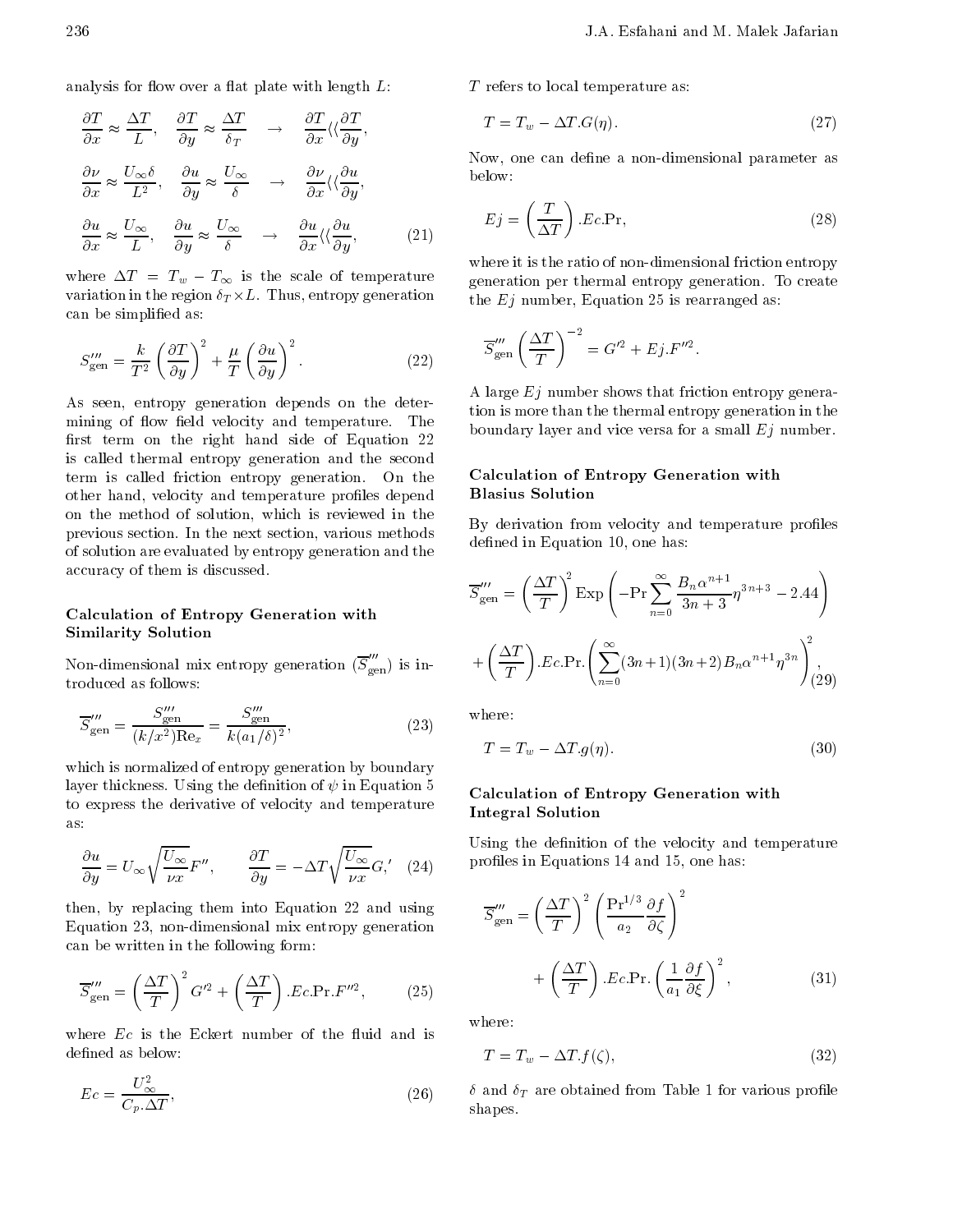It should be mentioned that all the results discussed here are for air over a flat plate with the followare in the text

ing characteristics, unless the characteristics expressed  
\nare in the text:  
\n
$$
\nu = 15.89 \times 10^{-6} \frac{\text{m}^2}{\text{s}}, \quad \mu = 184.6 \times 10^{-7} \frac{\text{N.s}}{\text{m}^2},
$$
\n
$$
k = 26.3 \times 10^{-3} \frac{\text{w}}{\text{m.k}}, \quad \text{Pr} = 0.707, \quad T_w = 320 \text{ K},
$$
\n
$$
T_{\infty} = 300 \text{ K}, \quad U_{\infty} = 10 \frac{\text{m}}{\text{s}},
$$

where  $T_{w_1}, T_{\infty}$  and  $U_{\infty}$  are the wall temperature, the free stream temperature and the free stream velocity respectively. Based on data mentioned above, the value of the  $E_j$  number is 0.054, where it explains that thermal entropy generation is higher than friction entropy generation in the boundary layer at these conditions

#### RESULTS AND DISCUSSION

Figure 2 shows the distribution of friction, thermal and mixed entropy generation functions in the boundary layer  $(x = 0.5)$ . The results are obtained by the Blasius series solution The value of the friction term is very small (about one, near the wall), in contrast to the thermal term (about eleven, near the wall) and confirms the low  $E_j$  number described earlier. Also, it is seen that the ratio of friction to thermal entropy generation is about  $0.1$ , which confirms the magnitude of the  $Ej$  number. Low values of the  $Ej$  number correspond to the low viscosity or low velocity of the fluid. It is clear that by choosing a high viscosity or a high velocity, the contribution of the friction term will be significant. This is shown in Figure 3, where the velocity of the fluid is 100  $\text{m/s}$  and other conditions are the same as earlier. At this condition,



Figure - Distribution of entropy generation for Blasius solution Tw T U heating-



Figure - Distribution of entropy generation for Blasius solution Tw T U heating-

the  $Ej$  number is 5.44, which can be supported by the ratio of  $\frac{300}{100}$  in Figure 3. Thus, friction entropy generation is greater than thermal entropy generation It is seen that the  $Ej$  number is a suitable parameter for evaluating the significance of entropy generation components in the boundary layer. Also, three curves in Figures 2 and 3 have a maximum value at a point near the wall (not on the wall). This is observed for the other solutions too. Whenever the wall is cooled by the fluid, the maximum and minimum values of the fluid temperature are on the wall and the edge of the boundary layer, respectively. On the other hand, the slope of the temperature curve reduces from the wall to the edge of the boundary layer. Therefore, heat diffusion decreases, so that the maximum value of the heat diffusion will be on the wall  $(y = 0)$ . Now, with attention to the definition of the entropy generation  $(a\Delta_{\text{gen}}^{\text{on}}=\frac{1}{T}),$  marching in a y direction will have a reduction in  $\delta Q$  and T. Therefore, the denominator is trying to increase and the numerator is trying to decrease entropy generation, so that, near the wall, the difference between the denominator and the numerator will have the least value. That will be the maximum entropy generation point

Figure 4 shows the total entropy generation function, which is determined, as follows, for various solutions

$$
S_{\text{gen}}''' \Big|_{\text{total}} = \sum_{y=0}^{\max(\delta, \delta_T)} \sum_{x=0}^{L} S_{\text{gen}}'''.
$$
 (33)

It is seen that the total entropy generation of the similarity solution is smaller than the other solutions and is the most for a linear profile (rough estimation) in the integral solution. Third order and sinus profiles in the integral solution method are very close, so their proles have overlapped The non-dimensional total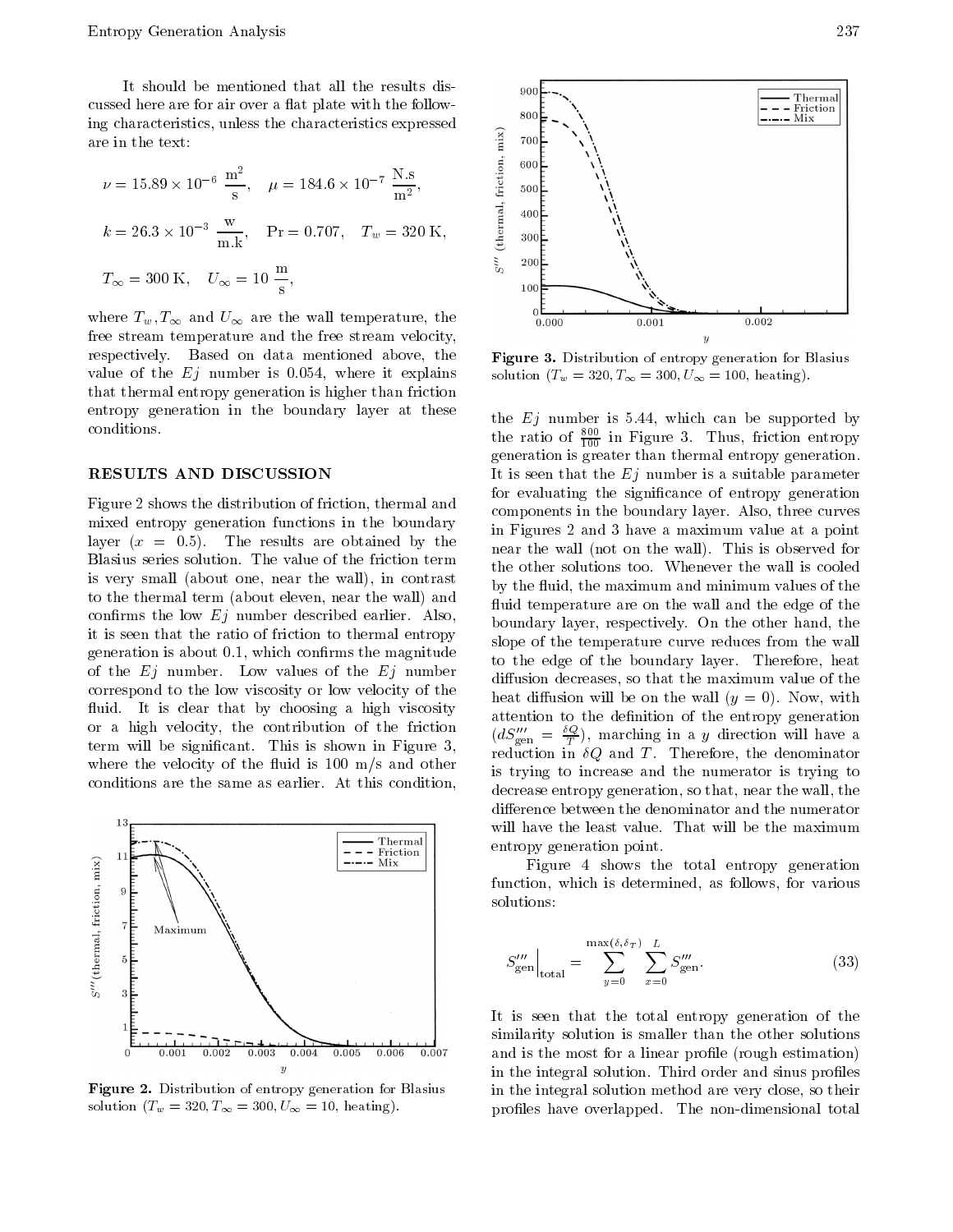

Figure - Total entropy generation for various solutions  $\mathcal{L}_{\mathcal{U}}$  .  $\mathcal{L}_{\mathcal{U}}$  .  $\mathcal{L}_{\mathcal{U}}$  .  $\mathcal{L}_{\mathcal{U}}$  . The  $\mathcal{L}_{\mathcal{U}}$ 

entropy generation function is defined as:

$$
\overline{S}^{\prime\prime\prime}_{\text{gen}}\Big|_{\text{total}} = \sum_{y=0}^{\max(\delta,\delta_T)} \sum_{x=0}^{L} \overline{S}^{\prime\prime\prime}_{\text{gen}},
$$
\n(34)

and its distribution is shown in Figure 5. It is seen that the distribution of this parameter is constant for various solutions This means that variation of total entropy generation is the same as variation of the boundary layer thickness. As observed in Figure 4, the non-dimensional total entropy of the similar entropy of the similar entropy of the similar entropy of the similar exact exact exact exact exact exact exact exact exact exact exact exact exact exact exact exact exact exact solution has the least value, then, the Blasius and integral solutions, respectively. The most value is for the linear profile in the integral solution.

Distribution of thermal entropy generation for various solutions is compared in Figure 6 ( $x = 0.5$ ). Entropy generation of the linear profile has minimum value on the wall in comparison to the other solutions The reason is related to the slope of the temperature curves. The slope of the linear profile is less than the slope of the other profiles  $(Table 1)$ .

On the other hand, the value of  $\overline{T^2}$  is constant for  $\overline{ }$ 



Figure - Non
dimensional total entropy generation for various solutions  $\{x_{ij}, \dots, x_{j+1}\}$  solutions to the solutions of  $\{x_{ij}, \dots, x_{j+1}\}$ 



Figure - Distribution of thermal entropy generation for various solutions  $\{x_0, \ldots, x_N\}$  over  $\infty$  . The neutring  $\mu$ 

various solutions on the wall. Therefore, the thermal entropy generation of a linear profile will be less than the other solutions on the wall. But, moving from the wall  $(y > 0.0018)$ , this trend will be reversed. At the edge of the boundary layer  $(y > 0.0042)$ , a similar trend that is observed near the wall will appear As seen from Table 1, the thermal boundary layer thickness for a linear profile is less than the other profiles of integral, similarity and Blasius solutions. Therefore, the temperature gradient, as well as the thermal entropy generation, will reach zero at a shorter distance from the wall. Globally, thermal entropy generation has the least value for a similarity solution in the boundary layer thickness. Then, the Blasius solution, the integral solution with sinus and third order and linear profiles have the smallest entropy generation, respectively.

Distribution of thermal entropy generation for various solutions is shown in Figure 7  $(x = 0.5)$ , where the wall temperature is less than the fluid temperature (cooling conditions). It is seen that the maximum entropy generation occurs on the wall



Figure - Distribution of thermal entropy generation for various solutions Tw T U cooling-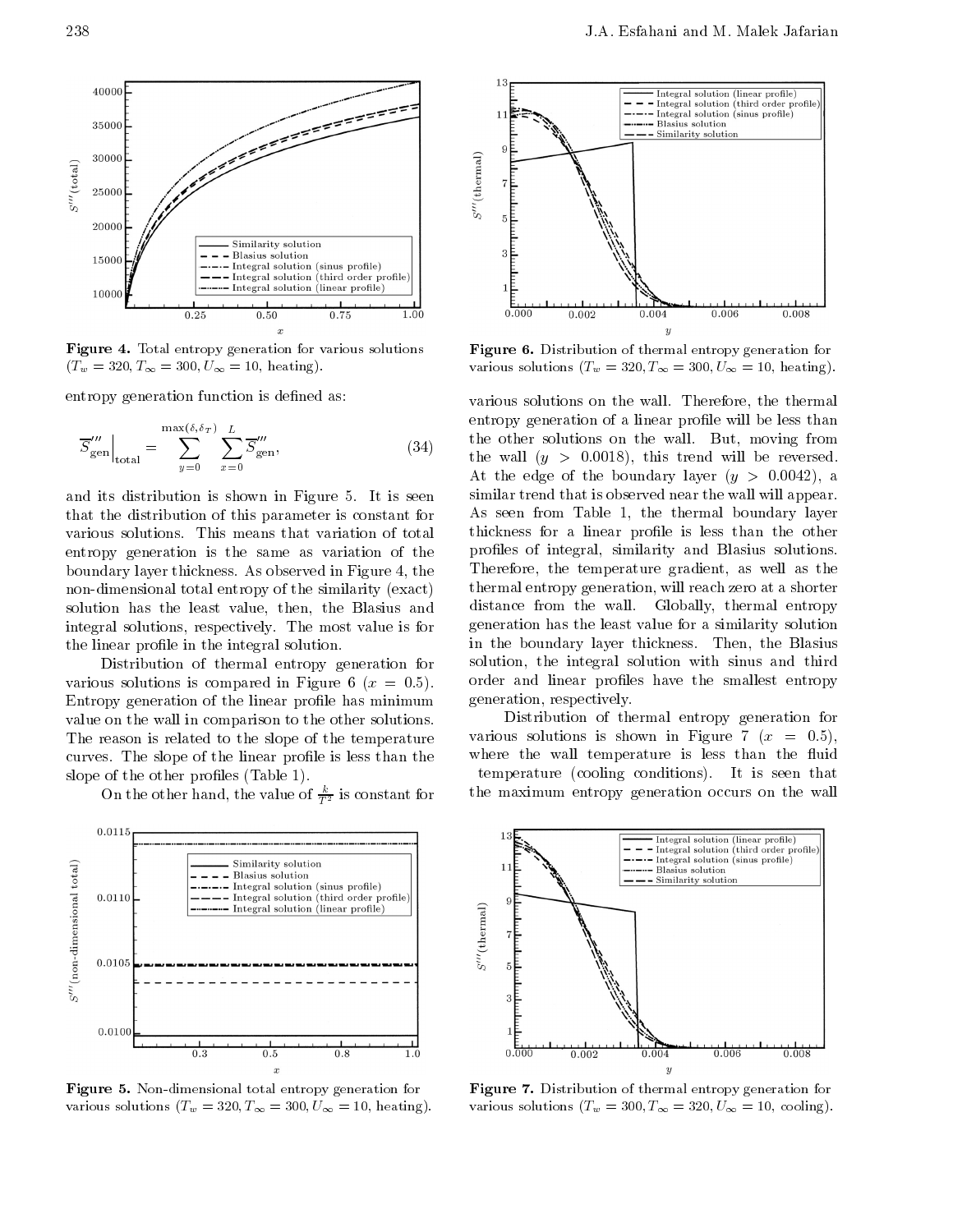$(y = 0)$ . Marching in a y direction (toward the wall), will have a reduction in T and an increase in  $\delta Q$ . Therefore, the denominator and the numerator are trying to increase entropy generation, so that, on the wall, maximum entropy generation is obtained. But, in view of quantum, there is a similar trend to that of the heating case, shown in Figure  $6$ .

Figure 8 shows the friction entropy distribution  $\delta$  0.3 in the boundary layer at the heating condition, which is similar to the thermal entropy generation shown in Figure 6. The same trend is observed near the wall and at the edge of the boundary layer, i.e., the minimum value on the wall and the entropy generation of the linear profile tends to zero faster than the other solutions. This is because of the small slope and small boundary layer thickness of the linear profile, in comparison with other profiles, which reminds one that  $\frac{\tau}{T}$  is constant on the wall in Equation 22.

Friction entropy generation at the cooling phenomena for various solutions is shown in Figure 9. The same trend observed in the thermal entropy generation of the cooling condition, is seen here. Globally, at the cooling phenomena, the similarity solution has the least value and, then, the Blasius solution.

The authors believe that because the similarity solution is the exact solution, its entropy generation is the least. Therefore, any profile, which produces entropy generation closer to the result of the similarity solution, is the most accurate estimation of all. Here, it is observed that the Blasius solution, with 18 terms, is a better estimation than the integral solutions

#### CONCLUDING REMARKS

The entropy generation analysis of a flat plate boundary layer with a constant wall temperature was carried out using three solution methods. Based on this work, the following conclusions can be drawn



Figure - Distribution of friction entropy generation for various solutions  $\left( \pm n \right)$  see  $\left( \pm \right)$  see  $\left( x \right)$  from  $\pm \infty$ 



Figure - Distribution of friction entropy generation for  $\sum_{i=1}^{n}$  is the solution  $\sum_{i=1}^{n}$  and  $\sum_{i=1}^{n}$  is the solution of  $\sum_{i=1}^{n}$ 

- The exact solution (similarity) produced less total entropy generation than the other solutions. Then, the total entropy generation of the Blasius solution and the sinus profile in the integral method was the least, respectively;
- If there is not an exact solution for a problem, one can recognize the best solution, among approximate solutions, with an entropy generation analysis;
- The variation of total entropy generation is the same as the variation of boundary layer thickness
- $\bullet$  The non-dimensional total entropy generation of all solutions is constant
- By introducing a non-dimensional number Ej number), one can recognize that one of the thermal entropy and friction entropy generation is dominated in the boundary layer
- $\bullet$ For the heating phenomena (when the wall temperature is higher than the fluid temperature), the maximum entropy generation (thermal and friction) occurs near the wall (not on the wall). But, for the cooling phenomena, this maximum lies on the wall.

From this work, one can recommend the analysis of entropy generation as procedure for evaluating solution methods in the eld of thermo-uid problems

#### REFERENCES

- - Bejan A-, Barrier Through Heat and A-, Barrier Through Heat and A-, Barrier A-, A-, A-, A-, A-, A-, A-, A- $\mathbf{F}$  . The chapter of the contract  $\mathbf{F}$  is the contract of the contract of the contract of the contract of the contract of the contract of the contract of the contract of the contract of the contract of the contra
- Fowler A-B-strategies A-B-strategies A-B-strategies A-B-strategies A-B-strategies A-B-strategies A-B-strategies A-B-strategies A-B-strategies A-B-strategies A-B-strategies A-B-strategies A-B-strategies A-B-strategies A-B sizes of bodies with external forced convection heat transfer", International Communication in Heat and Mass Transfer pp Jan-Feb- -
- - Shuja S-Z- and Zubair S-M- Thermoeconomic opti mization of constant cross-sectional area fines",  $ASME$ . The set of the following the following the following  $\mathcal{L}_1$